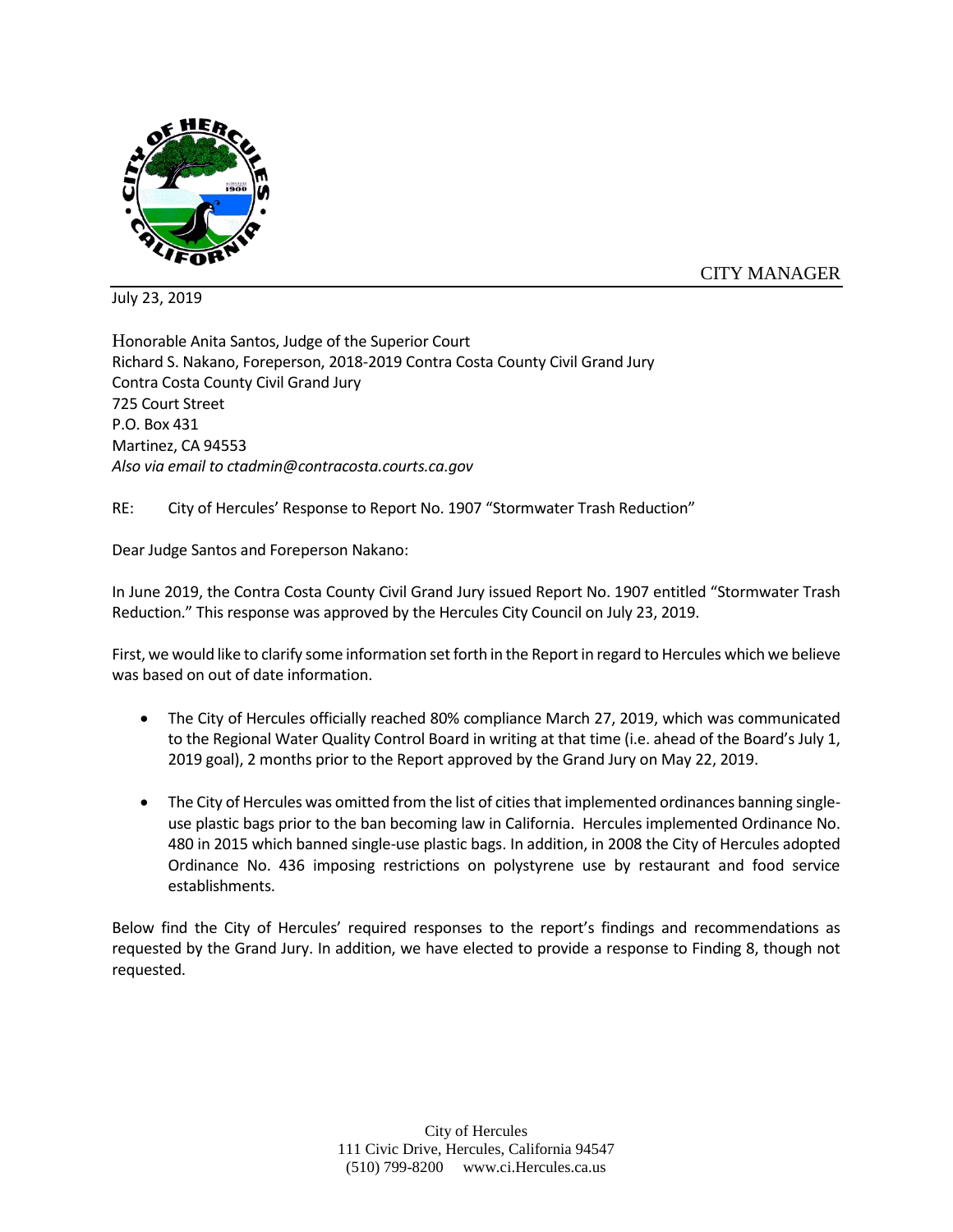## **FINDINGS**

| Finding 1.     | The 2015 Municipal Regional Stormwater Permit requires most of the cities, towns<br>and the County to take action to reduce trash discharges by 80%, from 2009 baseline<br>levels, by July 1, 2019.                                                                                        |
|----------------|--------------------------------------------------------------------------------------------------------------------------------------------------------------------------------------------------------------------------------------------------------------------------------------------|
| City Response: | Agree.                                                                                                                                                                                                                                                                                     |
| Finding 4.     | In June, 2018, Hercules and Pinole were issued Cease and Desist Orders by the Water<br>Board requiring them to improve their performance in meeting their trash reduction<br>goals.                                                                                                        |
| City Response: | Partially Agree. As noted above, while Hercules was provided with a Cease and Desist<br>Order, the City was in compliance as of March, 2019, well before the actual deadline.                                                                                                              |
| Finding 6.     | Both the CCCWP and LAFCO report that unfunded federal and state mandated<br>stormwater permit compliance programs are a challenge for cities, towns, and the<br>County.                                                                                                                    |
| City Response: | Agree.                                                                                                                                                                                                                                                                                     |
| Finding 7.     | Concord, El Cerrito, Hercules, Lafayette, Martinez, Pinole, Pittsburg, Richmond, San<br>Pablo, and Walnut Creek have established ordinances banning Styrofoam food<br>packaging in their communities.                                                                                      |
| City Response: | Agree.                                                                                                                                                                                                                                                                                     |
| Finding 8:     | Caltrans reports that highways and ramps along portions of Highways 4 and 24,<br>Interstates 80, 580, and 680 in Antioch, El Cerrito, Richmond, and in the<br>unincorporated areas of the County are high trash generation areas.                                                          |
| City Response: | Partially disagree. We believe that there are parts of Highway 4 and Interstate 80 in<br>Hercules which are also high trash generation areas which also results in trash being<br>spread into Hercules.                                                                                    |
| Finding 9:     | No narrative summary of the accomplishments, challenges, costs, and funds needed<br>to fully comply with the Permit is provided in the required annual reports prepared<br>by the CCCWP, the County, and each city and town.                                                               |
| City Response: | Partially agree. Information as described may not be fully captured in the required<br>annual reports, however, there is information available in other City documents<br>including the annual budget, specifically for the City's Stormwater Fund which<br>operates at an annual deficit. |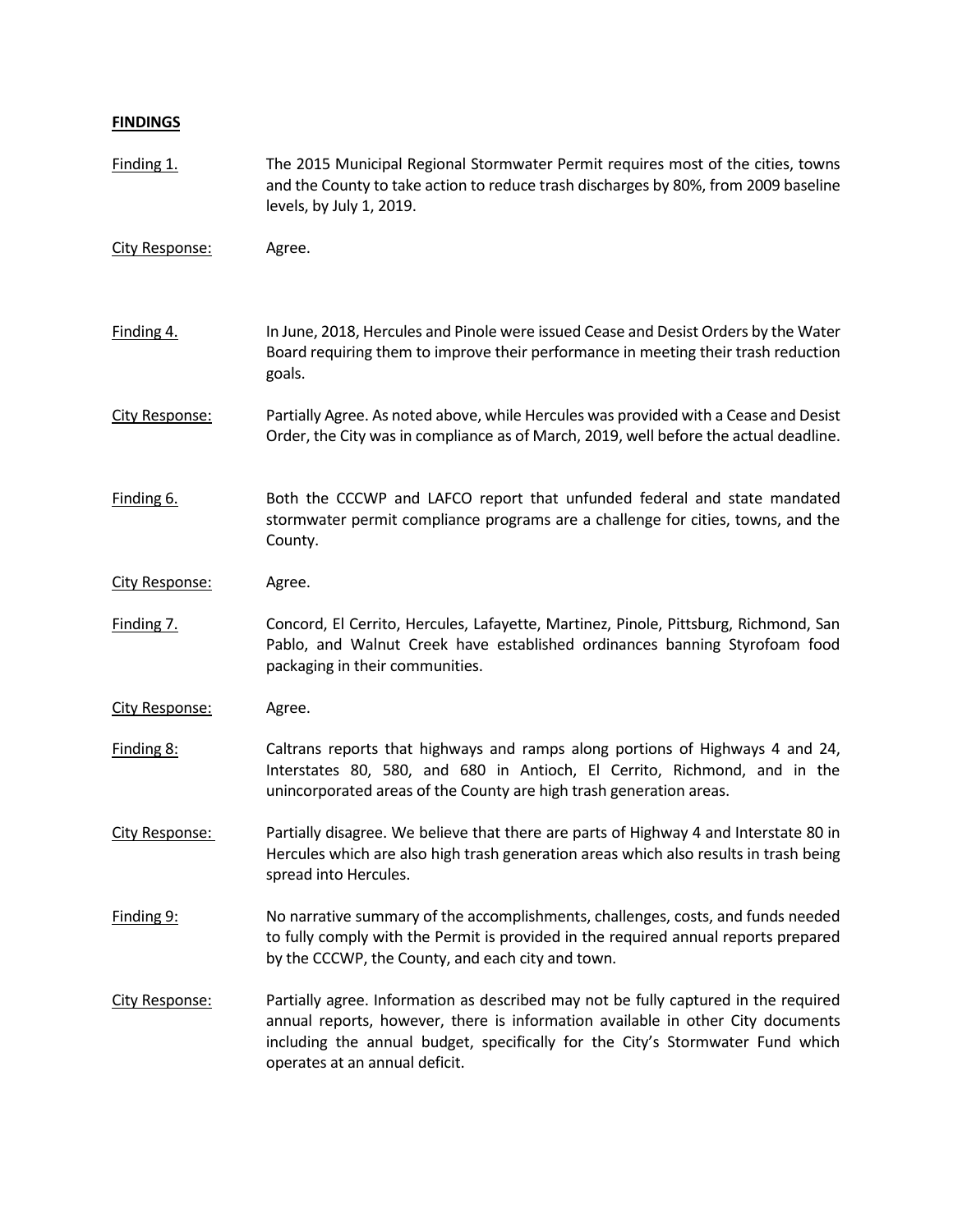## **RECOMMENDATIONS**

- Recommendation 1. The City Councils of Hercules and Pinole should consider directing their city manager to implement trash controls to bring them into compliance with their 80% trash reduction goal by December 31, 2019.
- City Response: Disagree. As noted above, the City was in full compliance as of March, 2019.

Recommendation 3. The Board of Supervisors and all City/Town Councils should consider directing their staff to provide a concise summary of their Annual Reports, citing their accomplishments, challenges, costs, and funds needed to fully comply with their permit by December 31, 2019.

- City Response: This recommendation will not be implemented by the City of Hercules as it should be done through the CCCWP which exists expressly for this purpose and the City will provide input into that process. . T
- Recommendation 4. The Board of Supervisors and all City/Town Councils should consider identifying additional revenue sources to fully fund Permit requirements in order to comply with the Permit and avoid potential liability, by June 30, 2020.
- City Response: The recommendation will not be implemented. The City of Hercules currently does not have adequate funding to meet Board trash reduction mandates associated with municipal stormwater systems. The City's Stormwater Fund in meeting these mandates operates at an annual deficit which is covered on a de facto basis by the City's General Fund, and that deficit amount is increasing annually. As an unfunded State mandate, funds should come from the State of California. In addition, trash also enters waterbodies including creeks and the shoreline due to wind, from homeless encampments, and the State highway system. Additional funding is needed to comprehensively address this problem and the burden has been inappropriately placed solely on the backs of local government.

The true source of trash is at the point of sale between the consumer and commercial business, when the consumer takes ownership of the product. For the most part this transaction is subject to sales tax. Currently only 1% of the base sales tax of 7.25% to the local agency. While both the State and local agency receive revenue from the sale, only the local agencies are financially responsible for the cost to clean up the associated trash, which along with the sale price represents the true cost of the product. In addition, the State should enact laws to reduce packaging which ultimately becomes trash or require more packaging to biodegradable.

The City of Hercules believes the State should provide revenue through the proceeds from their portion of the sales tax, either by grants or percentage return, to pay for their fair share of trash reduction. Additionally, this request should be made by the Regional Water Quality Control Board as they are the State agency who are administering the permit.